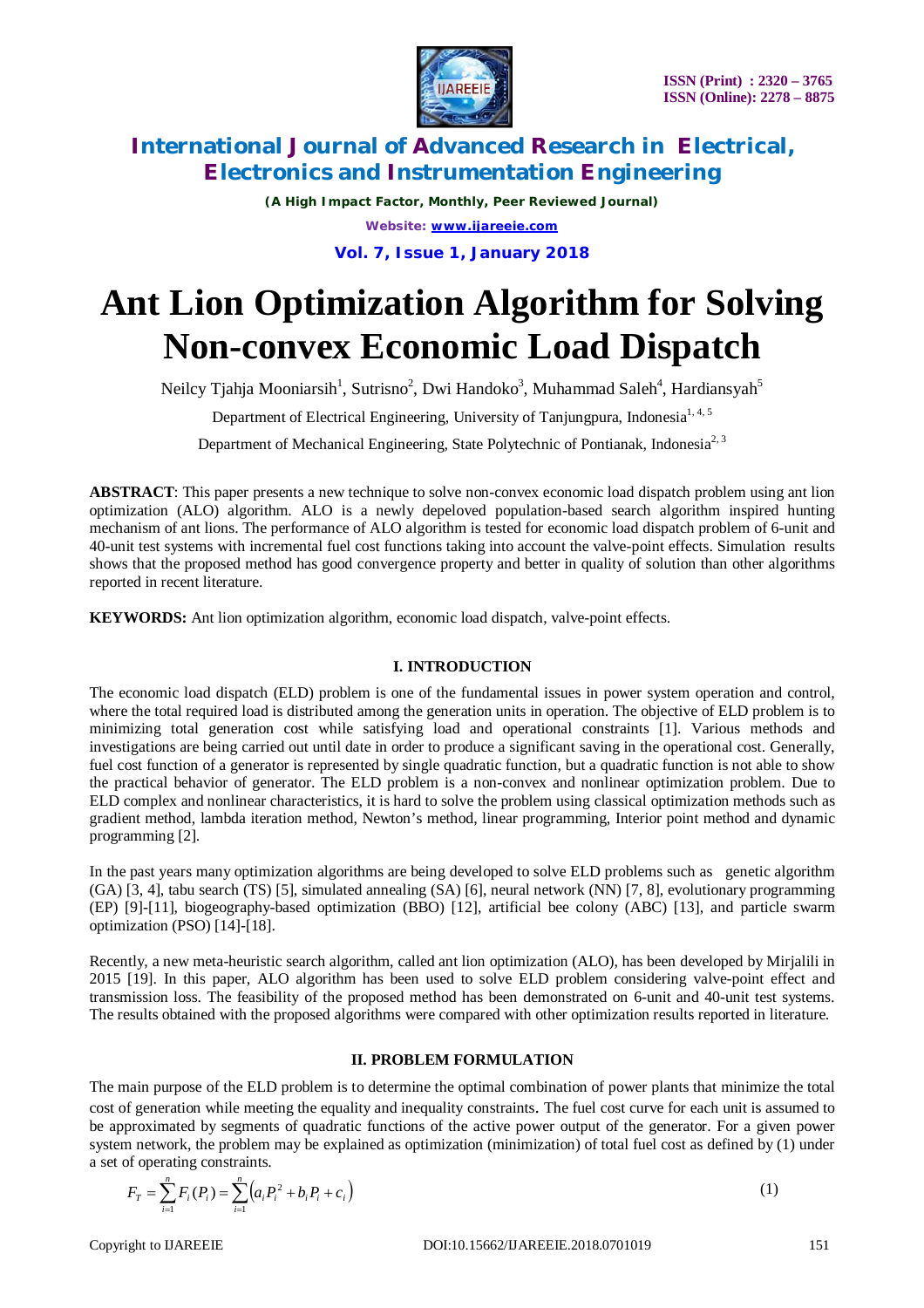

*(A High Impact Factor, Monthly, Peer Reviewed Journal)*

*Website: [www.ijareeie.com](http://www.ijareeie.com)*

# **Vol. 7, Issue 1, January 2018**

where  $F_T$  is total fuel cost of generation in power system (\$/hr),  $a_i$ ,  $b_i$ , and  $c_i$  are the cost coefficient of the *i*-th generator,  $P_i$  is the power generated by the *i*-th unit and *n* indicates the number of generators.

#### **2.1. Active Power Balance Equation**

For the balance of power, an equality constraint should be satisfied. The total generated power should be the same as total load demand plus the total transmission loss.

$$
P_D = \sum_{i=1}^{n} P_i - P_{Loss} \tag{2}
$$

where  $P_D$  is the total load demand and  $P_{Loss}$  is total transmission loss. The transmission losses  $P_{Loss}$  can be calculated by using *B* matrix technique and is defined by  $(3)$  as,

$$
P_{Loss} = \sum_{i=1}^{n} \sum_{j=1}^{n} P_{i} B_{ij} P_{j} + \sum_{i=1}^{n} B_{0i} P_{i} + B_{00}
$$
\n(3)

where  $B_{ij}$  is coefficient of transmission losses and the  $B_{0i}$  and  $B_{00}$  is matrix for loss in transmission which are constant under certain assumed conditions.

#### **2.2. Minimum and Maximum Power Limits**

The output power of each generator should lie between minimum and maximum limits, so that

 $P_i^{\min} \le P_i \le P_i^{\max}$  for  $i = 1, 2, \dots, n$  (4)

where  $P_i^{\min}$  and  $P_i^{\max}$  are the minimum and maximum outputs of the *i*-th generator, respectively.

#### **2.3. Valve-Point Effects**

The fuel cost function with the valve-point effects of the thermal generating unit are taken into consideration in the ELD problem by superimposing the basic quadratic fuel-cost characteristics with the rectified sinusoidal component as follows [15]:

$$
F_T = \sum_{i=1}^n F(P_i) = \sum_{i=1}^n \left( a_i P_i^2 + b_i P_i + c_i + \left| e_i \times \sin\left(f_i \times \left(P_i^{\min} - P_i\right)\right) \right) \right) \tag{5}
$$

where  $F_T$  is the fuel cost function of generating unit in  $(\frac{F}{F})$ ,  $e_i$ ,  $f_i$  are fuel cost coefficients of the *i*-th generating unit reflecting valve-point effects.

#### **III. ANT LION OPTIMIZATION (ALO)**

Ant Lion Optimizer (ALO) is a novel nature-inspired algorithm proposed by Sayedali Mirjalili in 2015 [19]. The ALO algorithm emulates the hunting mechanism of antlions in nature. There are five main steps of the algorithm such that random walk of ants, building traps, entrapment of ants in traps, catching preys, and re-building traps. Antlions belong to the Myrmeleontidae family and Neuroptera order (net-winged insect). The lifecycle of antlions include two main phases: larvae and adult. They mostly hunt in larvae and undergo reproduction during adult. An antlion larvae digs a cone-shaped pit in sand by moving along a circular path and throwing out sands by using massive jaws. After digging the trap, the larvae hides underneath the bottom of the cone and waits for insect to be trapped in the pit. When a prey in caught, it will be pulled and consumed. After that, the antlions throw the leftovers outsode the pit and improve the pit for the next hunt.

#### **3.1. Random Walk of Ants**

The ALO algorithm imitates the interaction between ant lions and ants in the trap. For such interaction models, ants are required to move over the search space and antlions are allowed to hunt them and become fitter using traps. Since ants move stochastically in nature when searching for food, a random walk is chosen for the modeling ants' movement as follows:

$$
X(t) = [0, cums(2r(t1) - 1, cums(2r(t2) - 1, ..., cums(2r(tn) - 1)]
$$
\n(6)

where *cums* calculates the cumulative sum and *r(t)* is defined as follows: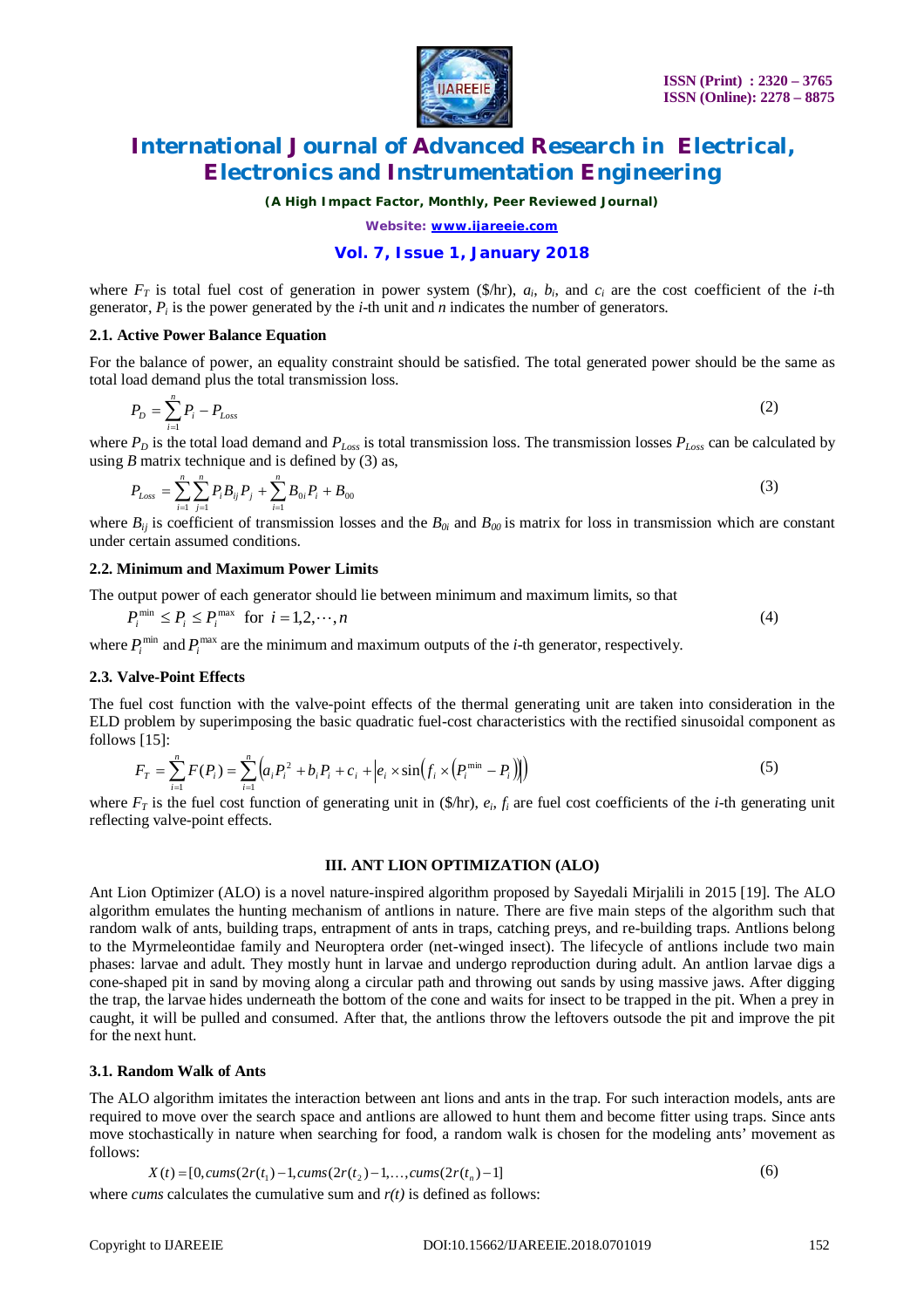

*(A High Impact Factor, Monthly, Peer Reviewed Journal)*

*Website: [www.ijareeie.com](http://www.ijareeie.com)*

### **Vol. 7, Issue 1, January 2018**

$$
r(t) = \begin{cases} \begin{cases} 1, & \text{if } \text{rand} > 0.5 \\ 0, & \text{if } \text{rand} \le 0.5 \end{cases} \end{cases} \tag{7}
$$

The position of ants are stored and used during optimization process in the following matrix:

$$
M_{ant} = \begin{bmatrix} ant_{1,1} & ant_{1,2} & \dots & ant_{1,d} \\ ant_{2,1} & ant_{2,2} & \dots & ant_{2,d} \\ \vdots & \vdots & \vdots & \vdots \\ ant_{n,1} & ant_{n,2} & \dots & ant_{n,d} \end{bmatrix}
$$
 (8)

where,  $M_{ant}$  is matrix to save the position of each ant, *ant<sub>ij</sub>* is value of *j*-th variable (dimension) of *i*-th ant, *n* is number of ants, and *d* is number of variables.

During optimization process, matrix *Mant* will save the position of all ants (variables of all solutions). Random walk of ants are being normalized to keep them moving within the search space using the following equation:

$$
X_i^t = \frac{(X_i^t - a_i) \times (d_i - c_i^t)}{(d_i^t - a_i)} + c_i
$$
\n(9)

where  $a_i$  indicates the minimum of random walk of *i-th* variable,  $d_i$  is the maximum of random walk in *i-th* variable,  $c_i^t$  is the minimum of *i-th* variable at *t-th* iteration, and  $d_i^t$  indicates the maximum *i-th* variable at *t-th* iteration.

### **3.2. Trapping in Ant Lion's Pits**

The following equations are used to represent mathematically model of antlions pits.

 $c_i^t = Antlion_i^t + c^t$  (10)

$$
d_i^t = Antlion_j^t + d^t \tag{11}
$$

where  $c^t$  is the minimum of all variables at *t-th* iteration,  $d^t$  indicates the vector including the maximum of all variables at *t-th* iteration,  $c_i^t$  is the minimum of all variables for *i-th* ant,  $d_i^t$  is the maximum of all variables for *i-th* ant, and *Antlion*<sup> $t$ </sup><sub>*j*</sub> shows the position of the selected *j-th* antlion at *t-th* iteration.

**3.3. Building Trap**

Ant lion's hunting ability is modeled by roulette wheel operator for selecting ant lions based on their fitness during optimization. This mechanism gives great probabilities to the fitter ant lions for catching preys.

#### **3.4. Sliding Ants towards Ant Lion**

Ant lions are capable to build traps proportional to their fitness and ants are necessary to move randomly. Once the ant is in the trap, ant lions will shoot sands outwards the center of the pit. This behavior slides down the trapped ant in the trap. The radius of ants's random walks are represented as (12) and (13),

$$
c^t = \frac{c^t}{I}
$$
(12)  

$$
d^t = \frac{d^t}{I}
$$
(13)

where *I* is a ratio,  $c^t$  is the minimum of all variables at *t-th* iteration,  $d^t$  indicates the vector including the maximum of all variables at *t-th* iteration.

These equations reduce the radius of updating ants' positions and mimics sliding manner of prey inside the pits.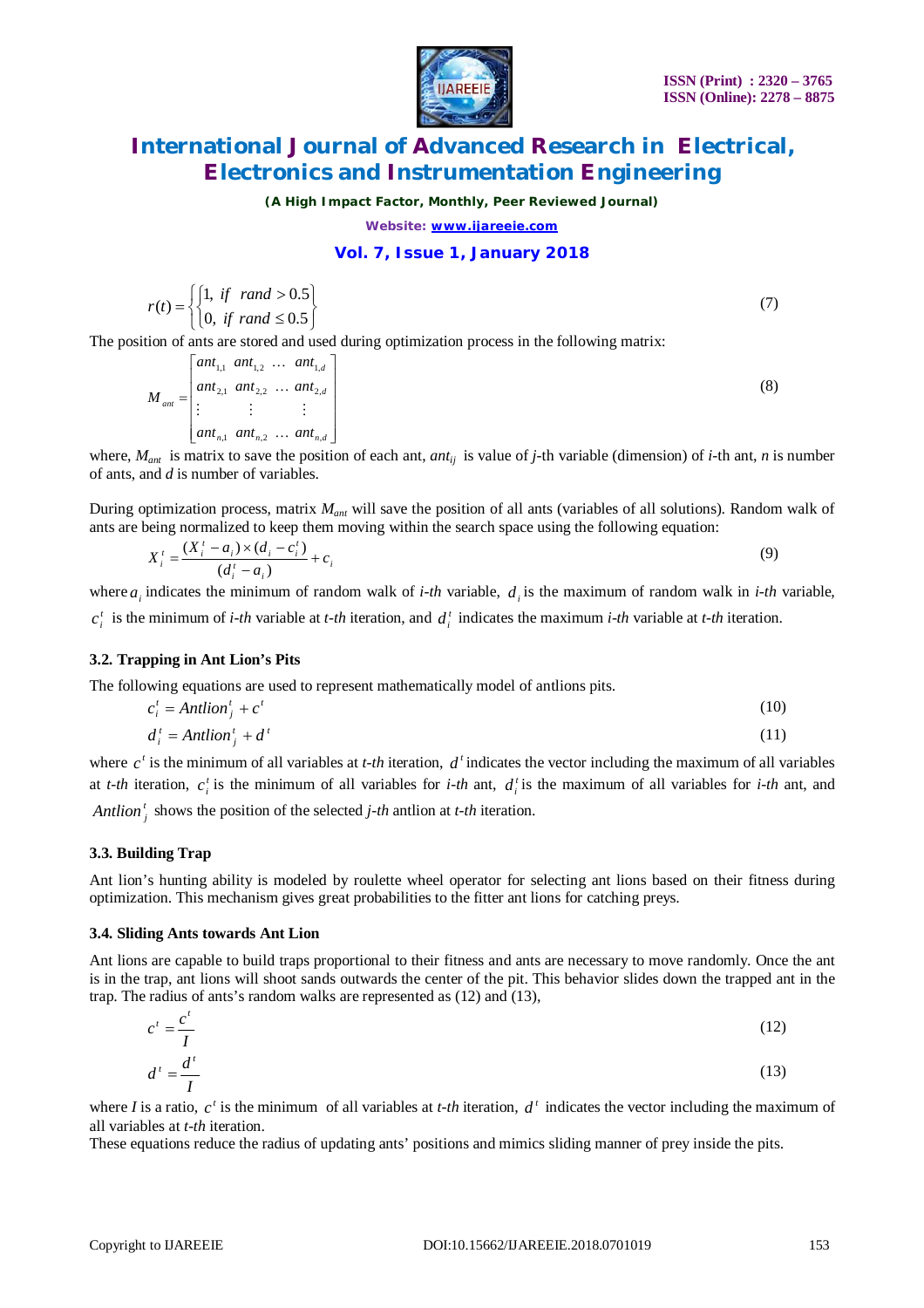

*(A High Impact Factor, Monthly, Peer Reviewed Journal)*

*Website: [www.ijareeie.com](http://www.ijareeie.com)*

### **Vol. 7, Issue 1, January 2018**

#### **3.5. Catching Prey and Re-Building the Pit**

Last phase of hunt is when ant reaches the bottom of the pit and being trapped in the ant lion's jaw. The ant lion attracts the ant inside the sand and consumes its body. It is assumed that catching prey occur when ants become fitter (goes inside sand) than its corresponding ant lion. Ant lion is required to modernize its location to the latest position of the hunted ant to improve its chance of catching new prey.

It is represented by the following equation:

$$
Antlionjt = Antit, if f(Antit) > f(Antlionjt)
$$
\n(14)

where *t* is the current iteration, *Antlion*<sup>*t*</sup><sub>*j*</sub> shows the position of selected *j-th* antlion at *t-th* iteration, and *Ant*<sup>*t*</sup><sub>*i*</sub> indicates the position of *i-th* ant at *t-th* iteration.

#### **3.6. Elitism**

The best ant lion achieved each iteration is kept as elite, the fittest ant lion. The fittest ant lion should be able to affect the movements of all ants during iterations. It is assumed that every random walks of ants around a chosen ant ion by the roulette wheel and the elite instantaneously as follows:

$$
Ant_i^t = \frac{R_A^t + R_E^t}{2} \tag{15}
$$

where  $R_A^t$  is the random walk around the antlion selected by the roulette wheel at *t-th* iteration,  $R_E^t$  is the random walk around the elite at *t-th* iteration, and  $Ant_i^t$  indicates the position of *i-th* ant at *t-th* iteration.

The pseudo code of the ALO algorithm is shown in Table 1.

| Table 1 Pseudo-code of ALO |  |
|----------------------------|--|
|----------------------------|--|

| Ant Lion Optimizer (ALO)                                                           |
|------------------------------------------------------------------------------------|
| Initialize the first population of ant and ant lions randomly                      |
| Calculate the fitness of ants and antlions                                         |
| Find the best antlions and assume it as the elite (best solution)                  |
| while the end criterion is not satisfied                                           |
| for every ant                                                                      |
| Select an ant lion using Roulette wheel                                            |
| Update c and d using equations (12) $\&$ (13)                                      |
| Create a random walk and normalize it using equations (6) $\&$ (12)                |
| Update the position of ant using equation $(15)$                                   |
| end for                                                                            |
| Calculate the fitness of all ants                                                  |
| Replace an ant lion with its corresponding ant become fitter using equation $(14)$ |
| Update elite if an ant lion become fitter than the elite                           |
| end while                                                                          |
| Return elite                                                                       |

#### **IV. SIMULATION RESULTS**

To verify the feasibility of the proposed method, two different power systems were tested: (1) 6-unit system with valvepoint effects and transmission losses, and (2) 40-unit system with valve-point effects and transmission losses are neglected.

#### **Test Case 1:** 6-unit system

The system consists of six thermal generating units with valve-point effects. The total load demand on the system is 1263 MW. The parameters of all thermal units are presented in Table 2 [14].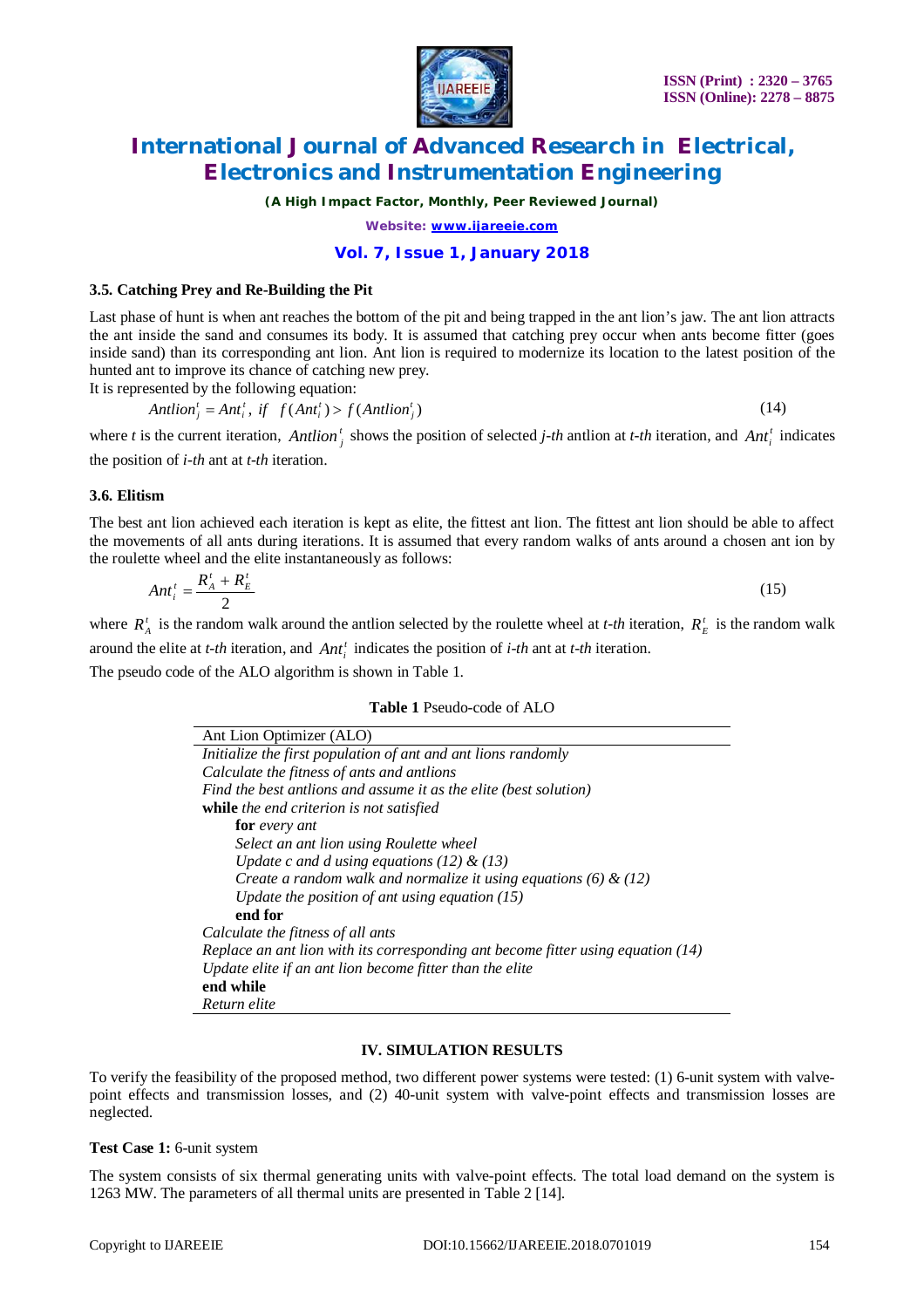

*(A High Impact Factor, Monthly, Peer Reviewed Journal)*

*Website: [www.ijareeie.com](http://www.ijareeie.com)*

## **Vol. 7, Issue 1, January 2018**

| Unit | $P_i^{\min}$ (MW) | $P_{\rm i}^{\rm max}$<br>(MW) | a      | b    | c   | e   |       |
|------|-------------------|-------------------------------|--------|------|-----|-----|-------|
|      | 100               | 500                           | 0.0070 | 7.0  | 240 | 300 | 0.035 |
|      | 50                | 200                           | 0.0095 | 10.0 | 200 | 200 | 0.042 |
|      | 80                | 300                           | 0.0090 | 8.5  | 220 | 200 | 0.042 |
|      | 50                | 150                           | 0.0090 | 11.0 | 200 | 150 | 0.063 |
|      | 50                | 200                           | 0.0080 | 10.5 | 220 | 150 | 0.063 |
|      | 50                | 120                           | 0.0075 | 12.0 | 190 | 150 | 0.063 |

#### **Table 2** Generating unit capacity and coefficients (6-units)

The transmission losses are calculated by *B* matrix loss formula which for 6-unit system is given as:

| $\begin{bmatrix} 0.0017 & 0.0012 & 0.0007 & -0.0001 & -0.0005 & -0.0002 \end{bmatrix}$                                                                   |  |                                                                                             |  |
|----------------------------------------------------------------------------------------------------------------------------------------------------------|--|---------------------------------------------------------------------------------------------|--|
|                                                                                                                                                          |  | $0.0012 \quad 0.0014 \quad 0.0009 \quad 0.0001 \; \text{-} \, 0.0006 \quad \text{-} 0.0001$ |  |
|                                                                                                                                                          |  |                                                                                             |  |
| $B_{ij} = \begin{bmatrix} 0.0007 & 0.0009 & 0.0031 & 0.0000 & -0.0010 & -0.0006 \\ -0.0001 & 0.0001 & 0.0000 & 0.0024 & -0.0006 & -0.0008 \end{bmatrix}$ |  |                                                                                             |  |
| $-0.0005 - 0.0006 - 0.0010 - 0.0006 - 0.0129 - 0.0002$                                                                                                   |  |                                                                                             |  |
| $[-0.0002 - 0.0001 - 0.0006 - 0.0008 - 0.0002 \quad 0.0150]$                                                                                             |  |                                                                                             |  |
| $B_{0i} = 1.0e^{-3}$ * $[-0.3908 - 0.1297 0.7047 0.0591 0.2161 - 0.6635]$                                                                                |  |                                                                                             |  |
| $B_{00} = 0.0056$                                                                                                                                        |  |                                                                                             |  |

The obtained results for the 6-unit system using the ALO algorithms are given in Table 3 and the results are compared with other methods reported in literature, including GA, PSO, PSO-LRS, NPSO, and NPSO-LRS [18]. It can be observed that the proposed algorithm can get total generation cost of 15,443 \$/hr and power losses of 12.4450 MW, which is the best solution among all the methods. Note that the outputs of the generators are all within the generator's permissible output limit.

| Unit Output                   | <b>GA</b> | <b>PSO</b> | <b>PSO-LRS</b> | NPSO     | NPSO-<br><b>LRS</b> | <b>ALO</b> |
|-------------------------------|-----------|------------|----------------|----------|---------------------|------------|
| $P1$ (MW)                     | 474.8066  | 447.4970   | 447.4440       | 447.4734 | 446.9600            | 447.3990   |
| $P2$ (MW)                     | 178.6363  | 173.3221   | 173.3430       | 173.1012 | 173.3944            | 173.2408   |
| $P3$ (MW)                     | 262.2089  | 263.0594   | 263.3646       | 262.6804 | 262.3436            | 263.3812   |
| <b>P4 (MW)</b>                | 134.2826  | 139.0594   | 139.1279       | 139.4156 | 139.5120            | 138.9796   |
| <b>P5 (MW)</b>                | 151.9039  | 165.4761   | 165.5076       | 165.3002 | 164.7089            | 165.3914   |
| <b>P6 (MW)</b>                | 74.1812   | 87.1280    | 87.1698        | 87.9761  | 89.0162             | 87.0529    |
| Total power output (MW)       | 1276.03   | 1276.01    | 1275.95        | 1275.95  | 1275.94             | 1275.445   |
| Total generation cost (\$/hr) | 15.459    | 15.450     | 15.450         | 15.450   | 15.450              | 15.443     |
| Power losses (MW)             | 13.0217   | 12.9584    | 12.9571        | 12.9470  | 12.9361             | 12.4450    |

**Table 3** Comparison of the best results of each methods ( $P_D = 1263$  MW)

### **Test Case 2:** 40-unit system

This system consisting of 40 generating units and the input data for 40-generator system is given in Table 4 [10]. The total demand is set to 10,500 MW.

The obtained results for the 40-unit system using the ALO algorithms are given in Table 5 and the results are compared with other methods reported in literature, including PSO, PPSO, and APPSO [20]. It can be observed that the proposed algorithm can get total generation cost of 120977.68 \$/hr, which is the best solution among all the methods. These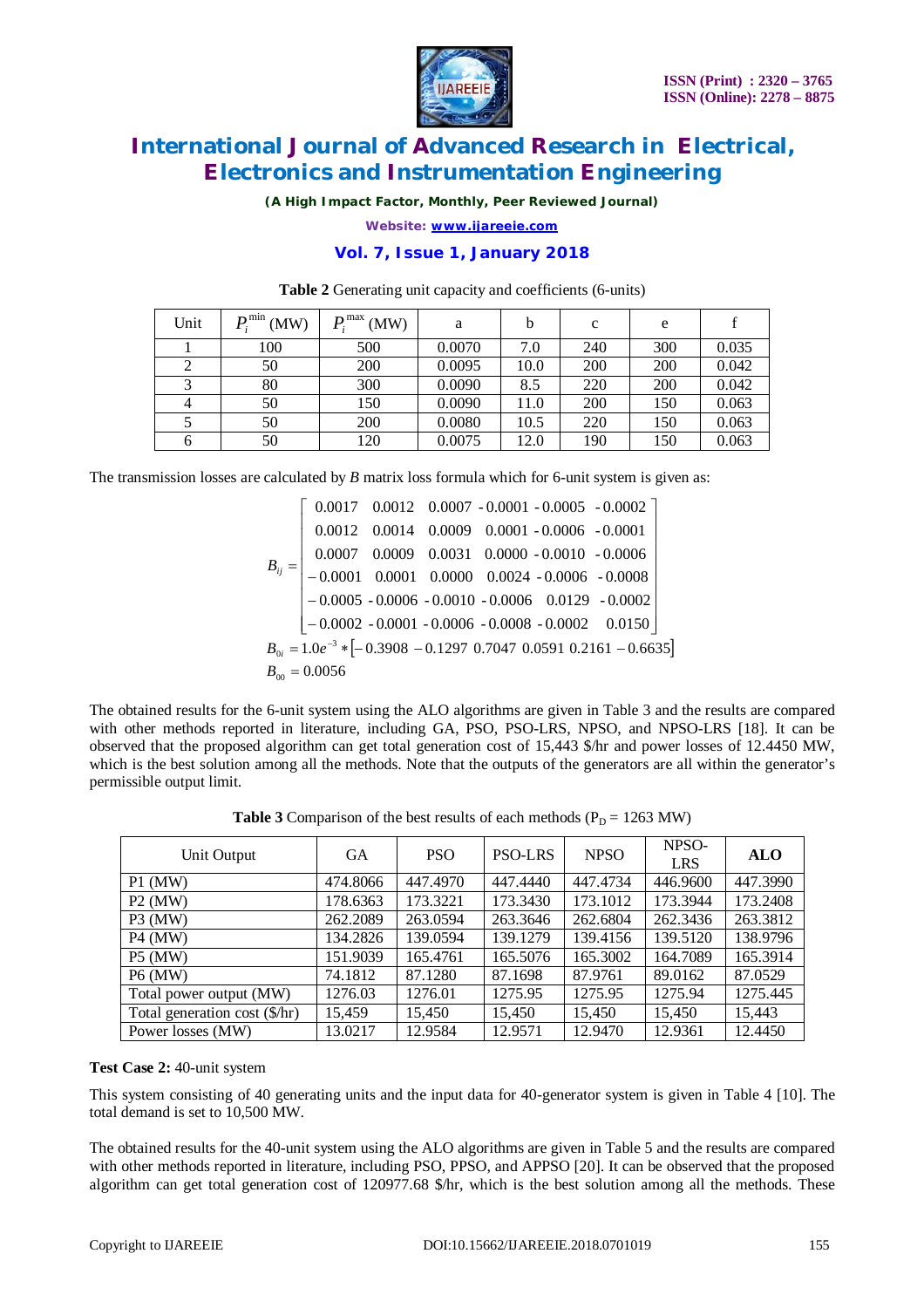

*(A High Impact Factor, Monthly, Peer Reviewed Journal)*

*Website: [www.ijareeie.com](http://www.ijareeie.com)*

## **Vol. 7, Issue 1, January 2018**

results show that the proposed methods are feasible and indeed capable of acquiring better solution. The optimal dispatches of the generators are listed in Table 5. Also note that all generators' outputs are within its permissible limits.

| Unit            | $P_{min}$ (MW)   | $P_{max}$ (MW)   | a       | $\mathbf b$       | $\mathbf{c}$ | ${\bf e}$        | $\mathbf f$ |
|-----------------|------------------|------------------|---------|-------------------|--------------|------------------|-------------|
| 1               | 36               | 114              | 0.00690 | 6.73              | 94.705       | 100              | 0.084       |
| $\overline{2}$  | 36               | 114              | 0.00690 | 6.73              | 94.705       | 100              | 0.084       |
| $\overline{3}$  | $\overline{60}$  | $\overline{120}$ | 0.02028 | 7.07              | 309.54       | 100              | 0.084       |
| $\overline{4}$  | $\overline{80}$  | 190              | 0.00942 | 8.18              | 369.03       | 150              | 0.063       |
| $\overline{5}$  | $\overline{47}$  | 97               | 0.01140 | $\overline{5.35}$ | 148.89       | 120              | 0.077       |
| $\sqrt{6}$      | 68               | 140              | 0.01142 | 8.05              | 222.33       | 100              | 0.084       |
| $\overline{7}$  | $\overline{1}10$ | 300              | 0.00357 | 8.03              | 287.71       | 200              | 0.042       |
| $\overline{8}$  | 135              | 300              | 0.00492 | 6.99              | 391.98       | <b>200</b>       | 0.042       |
| $\overline{9}$  | 135              | 300              | 0.00573 | $6.\overline{60}$ | 455.76       | 200              | 0.042       |
| 10              | 130              | $\overline{300}$ | 0.00605 | 12.9              | 722.82       | 200              | 0.042       |
| 11              | $\overline{94}$  | $\overline{375}$ | 0.00515 | 12.9              | 635.20       | 200              | 0.042       |
| 12              | 94               | 375              | 0.00569 | 12.8              | 654.69       | 200              | 0.042       |
| $\overline{13}$ | 125              | $\overline{500}$ | 0.00421 | 12.5              | 913.40       | 300              | 0.035       |
| 14              | 125              | 500              | 0.00752 | 8.84              | 1760.4       | 300              | 0.035       |
| $\overline{15}$ | $\overline{125}$ | $\overline{500}$ | 0.00708 | 9.15              | 1728.3       | $\overline{300}$ | 0.035       |
| 16              | $\overline{125}$ | $\overline{5}00$ | 0.00708 | 9.15              | 1728.3       | $\overline{300}$ | 0.035       |
| 17              | $\overline{220}$ | 500              | 0.00313 | 7.97              | 647.85       | 300              | 0.035       |
| $\overline{18}$ | $\overline{220}$ | $\overline{500}$ | 0.00313 | 7.95              | 649.69       | $\overline{3}00$ | 0.035       |
| $\overline{19}$ | $\overline{242}$ | 550              | 0.00313 | 7.97              | 647.83       | $\overline{300}$ | 0.035       |
| $\overline{20}$ | 242              | 550              | 0.00313 | 7.97              | 647.81       | 300              | 0.035       |
| $\overline{21}$ | $\overline{254}$ | 550              | 0.00298 | 6.63              | 785.96       | 300              | 0.035       |
| 22              | 254              | 550              | 0.00298 | 6.63              | 785.96       | 300              | 0.035       |
| 23              | $\overline{254}$ | 550              | 0.00284 | 6.66              | 794.53       | 300              | 0.035       |
| $\overline{24}$ | $\overline{254}$ | 550              | 0.00284 | 6.66              | 794.53       | 300              | 0.035       |
| 25              | 254              | 550              | 0.00277 | 7.10              | 801.32       | 300              | 0.035       |
| $\overline{26}$ | 254              | 550              | 0.00277 | 7.10              | 801.32       | $\overline{300}$ | 0.035       |
| 27              | 10               | 150              | 0.52124 | 3.33              | 1055.1       | 120              | 0.077       |
| $\overline{28}$ | 10               | $\overline{150}$ | 0.52124 | 3.33              | 1055.1       | 120              | 0.077       |
| $\overline{29}$ | 10               | $\overline{150}$ | 0.52124 | 3.33              | 1055.1       | 120              | 0.077       |
| 30              | $\overline{47}$  | $\overline{97}$  | 0.01140 | $\overline{5.35}$ | 148.89       | 120              | 0.077       |
| $\overline{31}$ | 60               | 190              | 0.00160 | 6.43              | 222.92       | 150              | 0.063       |
| $\overline{32}$ | 60               | 190              | 0.00160 | 6.43              | 222.92       | 150              | 0.063       |
| $\overline{33}$ | 60               | 190              | 0.00160 | 6.43              | 222.92       | 150              | 0.063       |
| 34              | $\overline{90}$  | <b>200</b>       | 0.00010 | 8.95              | 107.87       | 200              | 0.042       |
| $\overline{35}$ | $\overline{90}$  | $\overline{200}$ | 0.00010 | 8.62              | 116.58       | 200              | 0.042       |
| 36              | 90               | 200              | 0.00010 | 8.62              | 116.58       | 200              | 0.042       |
| 37              | $\overline{25}$  | 110              | 0.01610 | 5.88              | 307.45       | 80               | 0.098       |
| 38              | 25               | 110              | 0.01610 | 5.88              | 307.45       | 80               | 0.098       |
| 39              | 25               | 110              | 0.01610 | 5.88              | 307.45       | 80               | 0.098       |
| 40              | 242              | 550              | 0.00313 | 7.97              | 647.83       | 300              | 0.035       |

**Table 4** Generating unit capacity and coefficients (40-units)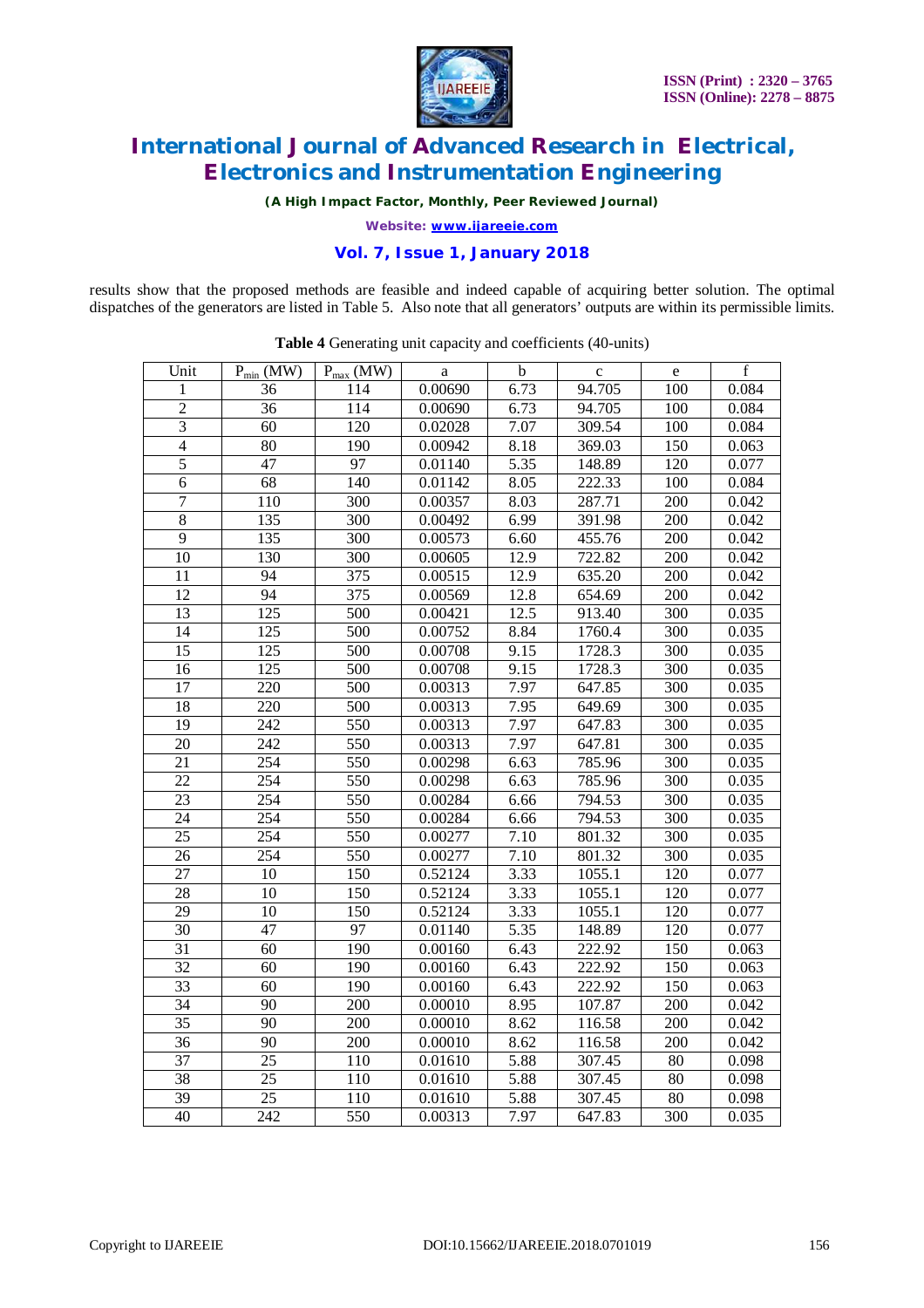

*(A High Impact Factor, Monthly, Peer Reviewed Journal)*

*Website: [www.ijareeie.com](http://www.ijareeie.com)*

# **Vol. 7, Issue 1, January 2018**

**Table 5** Comparison of the best results of each methods ( $P_D = 10,500$  MW)

| Unit power output            | <b>PSO</b> | <b>PPSO</b> | <b>APPSO</b> | <b>ALO</b> |
|------------------------------|------------|-------------|--------------|------------|
| $P1$ (MW)                    | 113.116    | 111.601     | 112.579      | 114.0000   |
| $P2$ (MW)                    | 113.010    | 111.781     | 111.553      | 113.6096   |
| $P3$ (MW)                    | 119.702    | 118.613     | 98.751       | 119.3709   |
| $P4$ (MW)                    | 81.647     | 179.819     | 180.384      | 139.1894   |
| P5 (MW)                      | 95.062     | 92.443      | 94.389       | 96.6380    |
| P6 (MW)                      | 139.209    | 139.846     | 139.943      | 121.7497   |
| P7 (MW)                      | 299.127    | 296.703     | 298.937      | 262.5558   |
| P8 (MW)                      | 287.491    | 284.566     | 285.827      | 286.2295   |
| P9 (MW)                      | 292.316    | 285.164     | 298.381      | 295.1444   |
| P10 (MW)                     | 279.273    | 203.859     | 130.212      | 168.4734   |
| P11 (MW)                     | 169.766    | 94.283      | 94.385       | 96.3017    |
| $\overline{P1}2$ (MW)        | 94.344     | 94.090      | 169.583      | 302.0755   |
| P13 (MW)                     | 214.871    | 304.830     | 214.617      | 209.6986   |
| P14 (MW)                     | 304.790    | 304.173     | 304.886      | 411.1092   |
| P15 (MW)                     | 304.563    | 304.467     | 304.547      | 152.9018   |
| $\overline{P1}6$ (MW)        | 304.302    | 304.177     | 304.584      | 372.0743   |
| P17 (MW)                     | 489.173    | 489.544     | 498.452      | 488.3313   |
| P18 (MW)                     | 491.336    | 489.773     | 497.472      | 494.0121   |
| P19 (MW)                     | 510.880    | 511.280     | 512.816      | 535.3915   |
| P20 (MW)                     | 511.474    | 510.904     | 548.992      | 547.4823   |
| P21 (MW)                     | 524.814    | 524.092     | 524.652      | 549.6893   |
| P22 (MW)                     | 524.775    | 523.121     | 523.399      | 504.5833   |
| P23 (MW)                     | 525.563    | 523.242     | 548.895      | 545.4597   |
| P24(MW)                      | 522.712    | 524.260     | 525.871      | 461.1043   |
| $P25$ (MW)                   | 503.211    | 523.283     | 523.814      | 545.1826   |
| $P26$ (MW)                   | 524.199    | 523.074     | 523.565      | 548.4700   |
| P27 (MW)                     | 10.082     | 10.800      | 10.575       | 10.7057    |
| $P28$ (MW)                   | 10.663     | 10.742      | 11.177       | 12.8331    |
| P29 (MW)                     | 10.418     | 10.799      | 11.210       | 11.3522    |
| P30 (MW)                     | 94.244     | 94.475      | 96.178       | 60.3032    |
| P31(MW)                      | 189.377    | 189.245     | 189.999      | 189.9931   |
| P32 (MW)                     | 189.796    | 189.995     | 189.924      | 188.1960   |
| P33 (MW)                     | 189.813    | 188.081     | 189.714      | 189.1677   |
| $\overline{P3}4$ (MW)        | 199.797    | 198.475     | 199.284      | 199.3021   |
| $\overline{P35}$ (MW)        | 199.284    | 197.528     | 199.599      | 193.9630   |
| P36 (MW)                     | 198.165    | 196.971     | 199.751      | 197.9512   |
| $P37$ (MW)                   | 109.291    | 109.161     | 109.973      | 107.1951   |
| P38 (MW)                     | 109.087    | 109.900     | 109.506      | 109.8709   |
| P39 (MW)                     | 109.909    | 109.855     | 109.363      | 109.8678   |
| P40 (MW)                     | 512.348    | 510.984     | 511.261      | 438.4709   |
| Total generation cost (\$/h) | 122323.97  | 121788.22   | 122044.63    | 120977.68  |

### **V. CONCLUSION**

In this paper, ALO algorithm has been applied to solve ELD problem of generating units considering the valve-point effects. The proposed algorithm has provided the global solution in the 6-unit and 40-unit generator systems and the better solution than the previous studies reported in literature. The advantage of proposed technique is its simplicity, reliability and efficiency for practical applications.